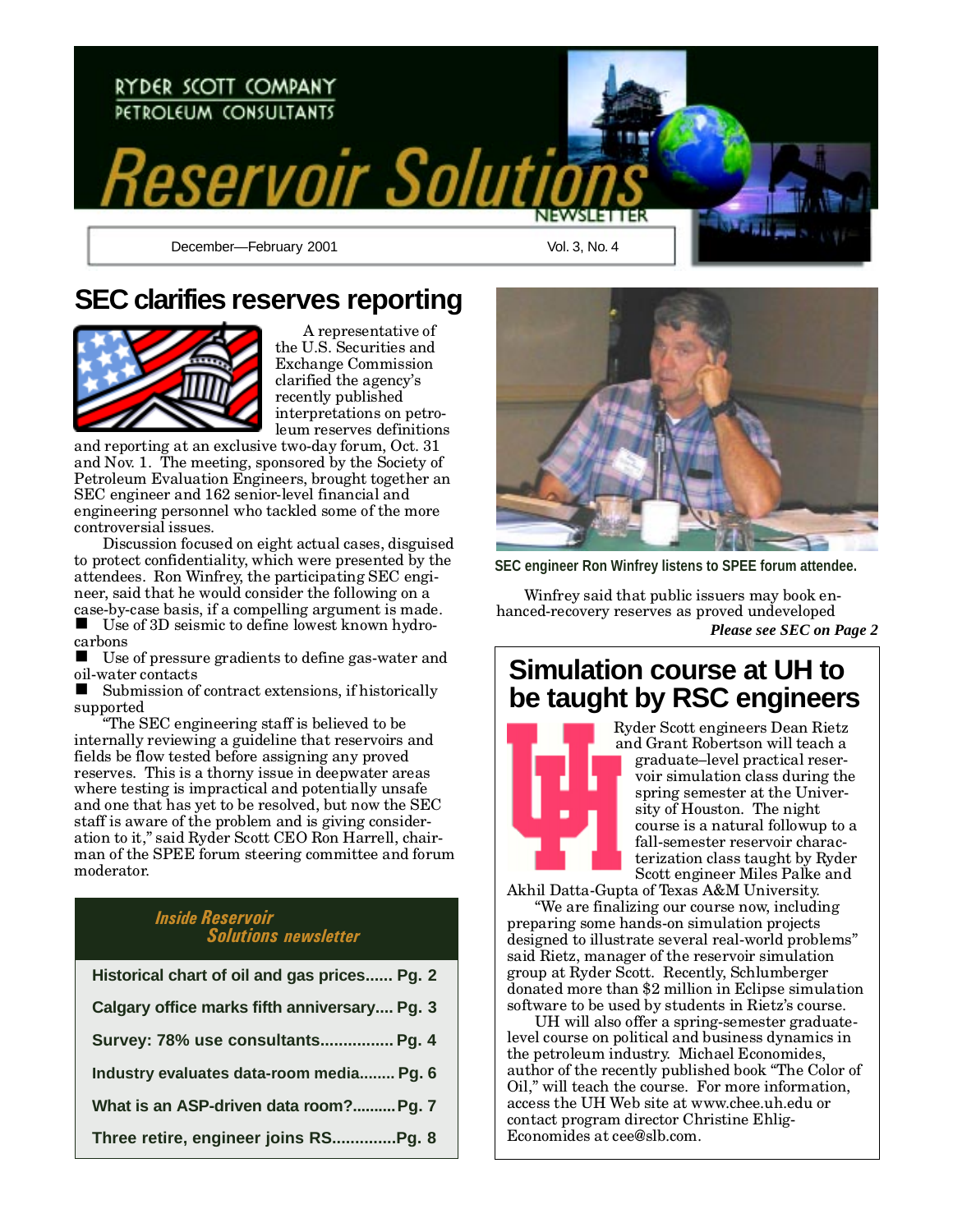### *SEC—Cont. from Page 1*

(PUD) based on analogies in the area. This is a departure from past positions that required a response from a pilot injection well or project in the reservoir," said Harrell.

Winfrey did not strongly pursue an SEC guideline that an evaluator consider political, legal and environmental risks in classifying proved reserves. However, he insisted that an evaluator consider the financial capabilities of the public issuer.

Winfrey discouraged the booking of PUDs beyond one offset or drainage unit. The SEC position on PUDs is more conservative than that of the Society of Petroleum Engineers/World Petroleum Congress," said Harrell. "It seems unnecessarily conservative in some cases.

The SEC states that those reserves for undrilled units more than one unit location away "can be claimed only where it can be demonstrated with certainty that there is continuity of production from the existing productive forma-

#### **Publisher's Statement**

*Reservoir Solutions* newsletter is published quarterly by Ryder Scott Company LP Petroleum Consultants. Established in 1937, the reservoir evaluation consulting firm performs more than 1,000 studies a year. Ryder Scott has issued reports on more than 200,000 wells or producing entities in North America. The firm has also evaluated hundreds of international oil and gas properties involving thousands of wells. Ryder Scott multidisciplinary studies incorporate geophysics, petrophysics, geology, petroleum engineering, reservoir simulation and economics. With 117 employees, including 66 engineers and geoscientists, Ryder Scott has the capability to complete the largest, most complex reservoir-evaluation projects in a timely manner.

#### Board of Directors

Ronald Harrell Chairman and CEO Don P. Roesle President and COO Kent A. Williamson Exec. V. President John E. Hodgin Exec. V. President

Joe P. Allen Sr. Vice President John R. Warner Sr. Vice President Fred P. Richoux Sr. Vice President Larry T. Nelms Sr. Vice President

Reservoir Solutions Editor: Mike Wysatta Business Development Manager

Ryder Scott Company LP 1100 Louisiana, Suite 3800 Houston, Texas 77002-5218 Phone: 713-651-9191; Fax: 713-651-0849 Denver, Colorado; Phone: 303-623-9147 Calgary, AB, Canada; Phone: 403-262-2799 E-mail: info@ryderscott.com Web site: www.ryderscott.com

tion." The SEC staff points out that this definition contains no mitigating modifier for the word 'certainty.

Harrell remarked, "I would not even say with absolute certainty that I will make it home tonight on my drive back." He added, "However, beyond the PUD interpretation and the SEC requirement for pricing, the interpretations of the SEC and SPE definitions are coming closer together.

SPE guidelines allow for the use of oil and gas prices based on historical averages while the SEC continues to require the use of yearend prices.

Harrell recently recapped the SPEE forum proceedings before more than 200 attendees at the largest general meeting of the SPE Gulf Coast section in recent memory on Nov. 9.

We may not see the words, but if we can see the (SEC) interpretation moving our way, then that is a significant accomplishment," said Harrell, who is past chairman of the SPE reserves committee.

He praised Winfrey. "His participation in the forum represents a candidness and openness from the SEC that we have never seen before," said Harrell. "The two

**Dealer** 

**Security** 

SEC engineers (Winfrey and Jim Murphy) are competent and have consulting experience.

Harrell also told the SPE section members that "the SEC is attuned to industry standards and has come a long way toward reconciling certain definitional matters. The SEC understands that it has to modify its interpretations to keep up with the changing technology.

The SEC definitions on reserves were approved in 1978 and modified in staff accounting bulletins and in the recent Web site release in July. (See Reservoir Solutions newsletter, Sept.-Nov. 2000).

The SPEE recorded the forum discussion and sent the transcript to the SEC for editing. After the SEC returns the document, the SPEE will further refine the transcript before making it available to the public most likely through a CD-ROM product, said Harrell.

SPEE plans to delete extraneous discussion and insert overhead and slide presentations used for each of the eight case studies.

Harrell expects the proceedings to be available by the second quarter of 2001. "The transcript" will be a comprehensive document put in the public record," he said.

**Barnett** 

**Dealer** 



**The West Texas Intermediate Crude (WTI) prices are the posted prices of Exxon Co. USA published in the** *Crude Oil Price Bulletin Summary***. Composite spot gas prices are the wellhead prices published in the** *Natural Gas Week* **newsletter. Brent oil prices are the published, posted prices available to the general public from commodity quotation services over the internet.**

**Barnett** 

**Sec.25** 

### **Benchmark oil and U.S. composite gas price history**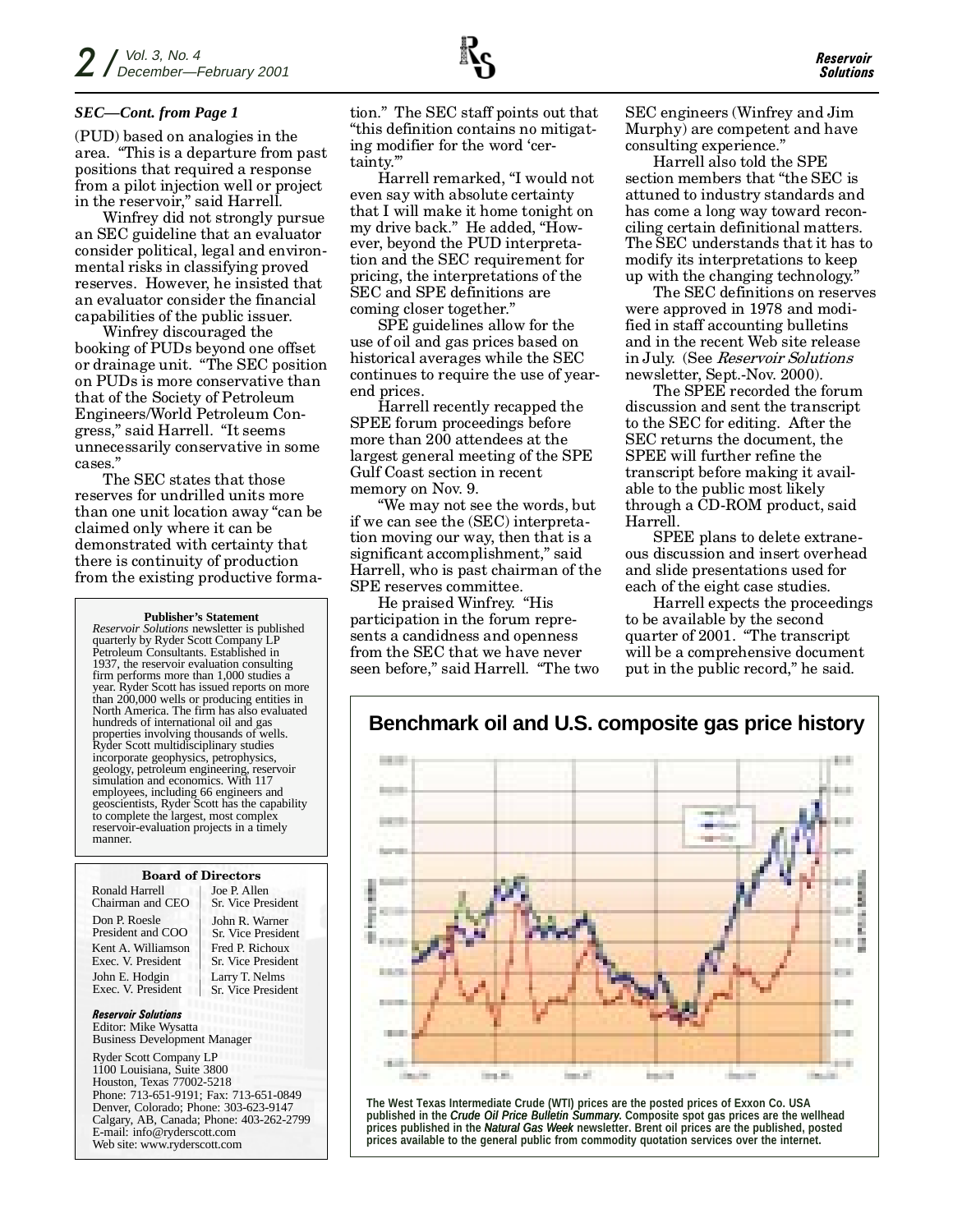# **RSC Canada, clients celebrate fifth anniversary**

Ryder Scott Canada is celebrating its fifth year of operations in Calgary during 2000, a year in which business continues to grow. "Some of the growth is a result of the industry upturn. However, a major cause for the increase is a realization within the Calgary oil patch that Ryder Scott performs quality work," said Keith Brown, vice president and manager of Ryder Scott Canada, who joined the company in April 1999.

Previously, he was manager of the Oil & Gas Evaluations Group at Royal Bank of Canada in Calgary. "Ryder Scott has developed a reputation as a reliable, consistent consultant. We started out five years ago with only four customers and now we have more than 70 clients," he said.

In 1995, Ryder Scott opened an office in Calgary to better serve the dynamic oil and gas industry of Canada. By the end of 1996, the office had grown to a dozen staff members. The Calgary office now has 22 permanent staff members, which swells to 30 during the winter season. This group of petroleum engineers, geologists and technical staff has extensive experience, which qualifies them to tackle any

job in the upstream petroleum industry," said Brown. Some of Ryder Scott's new business is from Canadian companies seeking development capital to fund international E&P projects. To gain outside financing, they are submitting Ryder Scott reserves reports. The Calgary staff has evaluated reservoirs worldwide, including those in Argentina, Ecuador,

Egypt, Poland, Azerbaijan, Russia, the Ukraine and Australia. Ryder Scott Canada provides varied services to its clients. While most work involves year-end reserves evaluations, the firm has an active mergers-andacquisitions component. Ryder Scott Canada also performs integrated field studies and reservoir simulation work, with assistance on the latter from the

Houston office. Highlights of some of the Ryder Scott Canada projects are as follows.

AEC International—Ryder Scott built a segment model of the Fanny field in Ecuador, which was used to analyze production practices and recovery factors. After purchasing this field and other properties from Pacalta Resources Ltd., AEC retained Ryder Scott to regularly evaluate all its international properties. Jane Tink, a Ryder Scott engineer, has led the efforts. Robert Bailey, another Ryder Scott engineer, is also currently assisting the AEC International planning group. Bailey supports an internal evaluation team in AEC offices. "This onsite arrangement maximizes interaction, accessibility, efficiency and flexibility must-have prerequisites for a successful team approach," said Doug Purcell, AEC director of A&D and planning. "Robert's exposure to complex operating

environments and his business development background are real assets on this project.



**Drilling personnel at work in the Fanny field.**

 $\blacksquare$  Gulf Canada Resources Ltd.  $\blacksquare$  Andy Thompson, vice president at Ryder Scott Canada, coordinates the reserves audit using Merak Portfolio, a system that has streamlined the process for Gulf. Thompson had been on loan to Gulfs in-house reservoir evaluation team last year and recently performed data-room work to help assess the value of Crestar Energy Inc., which Gulf is acquiring. "Ryder Scott performs a variety of engineering services for us," said John Benton, reserves director at Gulf. "These include auditing our year-end reserves, preparing divestiture packages, analyzing potential acquisitions and performing reservoir engineering studies.



**Petrovera's Coleville field was evaluated by Ryder Scott.**

**n Petrovera Resources**— Ryder Scott's quick turnaround in evaluating the combined heavy oil interests of PanCanadian Petroleum Ltd. and Gulf Canada Resources Ltd. last year put the Petrovera Resources partnership on a fast track. This enabled it to immediately maximize value. Rob Morgan, vice president of corporate development at Petrovera, said, Ryder Scott was chosen for its recognized expertise in the heavy oil area and for its familiarity with the Gulf Canada assets." The firm fully evaluated eight properties of PanCanadian in two weeks as part of the merger negotiations and all 56 properties during a sixto eight-week due diligence period. "Ryder faced *Please see RSC Canada on Page 8.*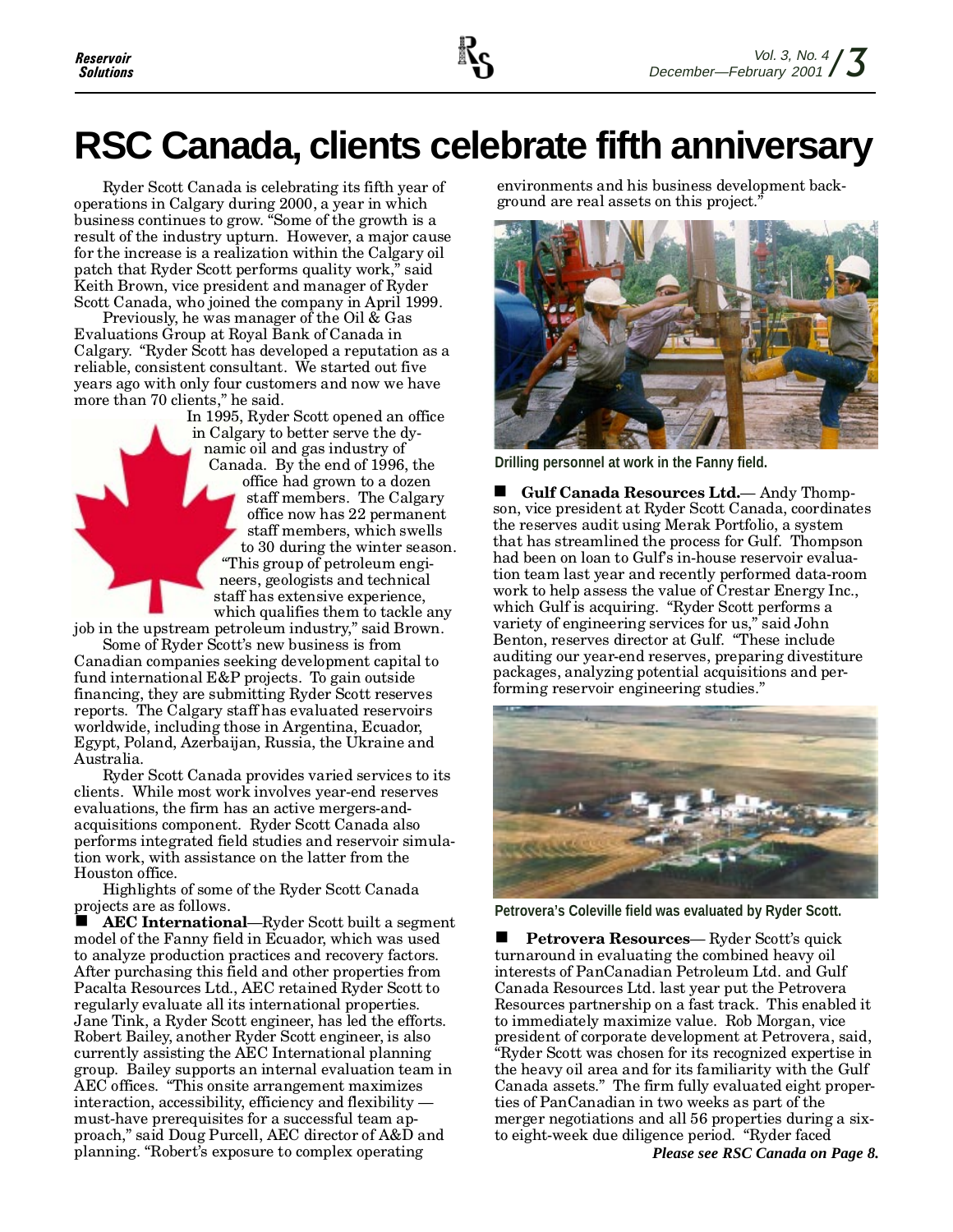

# **Survey: 78% of "disclosing" companies use consultants**

**Ryder Scott again most listed consultant in the John S. Herold survey of the latest annual reports**

In a recently published John S. Herold survey,<br>more than three out of every four producers that<br>identified reserves engineers in their 1999 annua<br>reports cited independent engineering consultants vs. n a recently published John S. Herold survey, more than three out of every four producers that identified reserves engineers in their 1999 annual internal engineers. The 78 percent figure for consultant use is identical to last year's percentage and both are the highest since Ryder Scott has followed the survey beginning with the 1994 annual reports. Also, surprisingly, even though the industry experienced a downturn in 1999, the 78 percent figure held steady.

Founded in 1948, John S. Herold is a Norwalk, CT-based independent research and consulting firm that provides financial, operational and capitalmarkets data on the energy industry.

This year's annual survey compiled year-end petroleum-reserves information from 498 publicly owned oil and gas companies listed on U.S. stock exchanges — the largest group ever surveyed, surpassing last year's 433 companies. The surveyed companies from the United States and various other countries reported their reserves in accordance with U.S. Securities and Exchange Commission guidelines.





Once again this year, Ryder Scott retained its top position as the most listed independent consultant of record for preparing year-end reports. Ryder Scott was listed in 31 annual reports, followed by 16 listings for the No. 2 consultant  $-$  the same numbers as the prior year for each firm. The 2-to-1 edge over the closest competitor each of the past two years surpasses the more than 3-to-2 advantage enjoyed by Ryder Scott in the tally of 1997 annual report information.





**Once again this year, Ryder Scott retained its top position as the most listed independent consultant of record for preparing year-end reports.**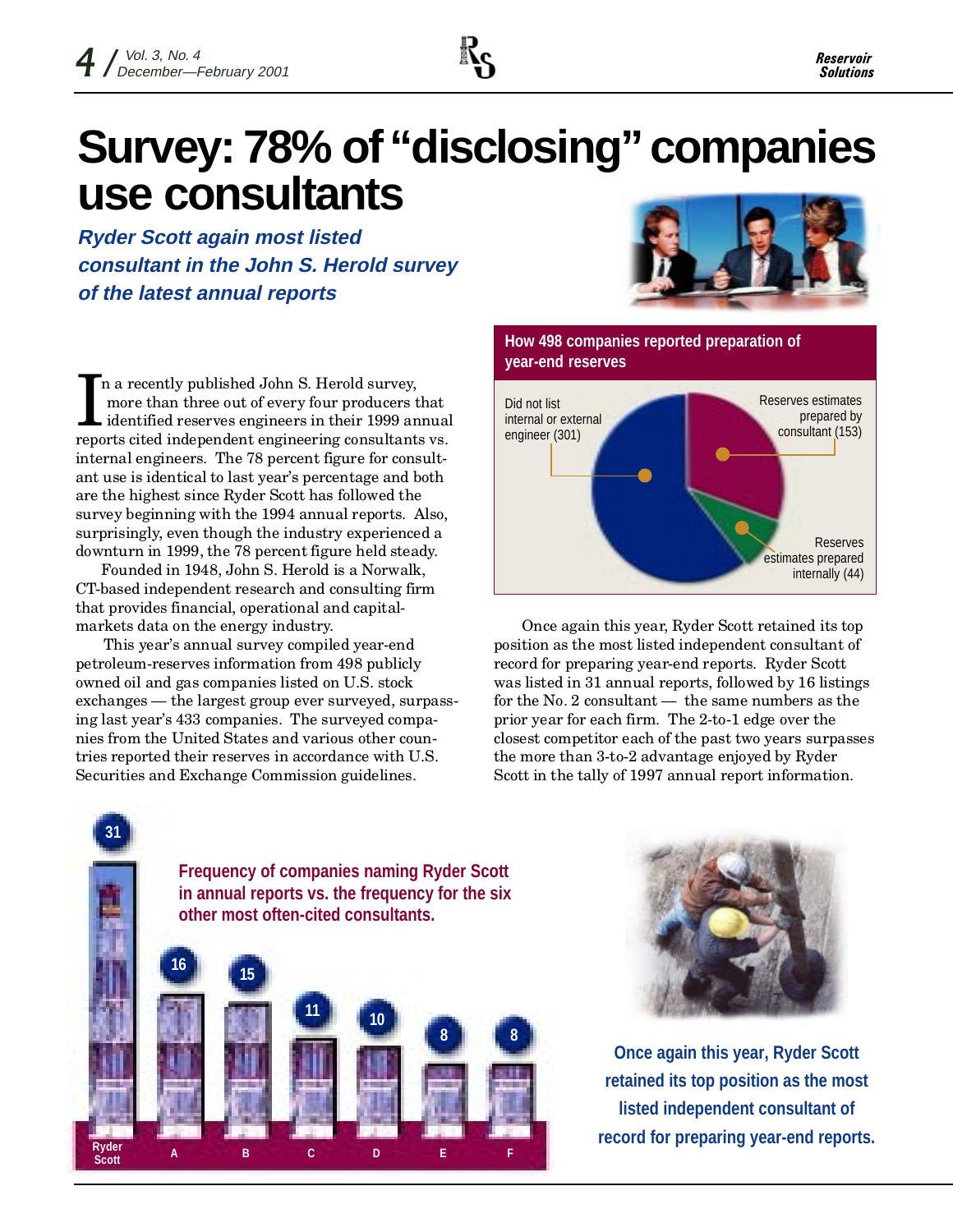



This year, 197 of the 498 companies indicated they used either independent or internal engineers while 301 companies or about 60 percent did not disclose that information. Of those 197 companies, 153 used engineering firms (78 percent) and 44 indicated internal preparation of year-end reports.

Overall, year-end reserves work in North America is spread out among several small and large U.S. and Canadian shops. The most-often-listed consultants have carved a lion's share of the market, the survey indicates. The top 18 percent (seven most-listed consulting firms from a total of 38) were cited by 65 percent of the disclosing companies (99 of 153 companies).

Generally, the largest U.S.-registered oil and gas companies used internal engineering staffs for annual reporting. However, 20 of the 50 largest corporations, as ranked by total assets in the latest "OGJ200," referred to outside consultants in their annual reports. (The OGJ200 is an *Oil & Gas Journal* list of the largest 200 publicly traded U.S. oil and gas producers.) This is a 43 percent increase over last year when only 14 of the 50 largest corporations referred to outside consultants in their annual reports. Although a oneyear jump does not constitute a trend, inarguably the survey shows that commissioning third-party consultants to independently certify reserves is not a waning practice among the multi-billion-dollar, U.S.-registered upstream companies.

Ryder Scott was listed as the primary engineer doing year-end work for two of the three largest companies that cited consultants  $-$  No. 15 Union Pacific Resources Group Inc. with \$6.1 billion in assets and No. 17 Apache with \$5.5 billion in total assets.

The survey also shows that Ryder Scott evaluated the PennzEnergy properties acquired by Devon Energy Corp. PennzEnergy assets were in the billions-of-dollars range. Of the 20 largest companies citing consultants, Ryder Scott was listed by seven three more citations than the next closest consultant.

Since Ryder Scott has been following the survey for the past six years, the firm has consistently and decisively led the rest of the field as measured by the following:

- The number of public companies publishing reserves estimates attributed to independent consultants.
- The size of the reporting companies using independent consultants.

As the best available marketplace barometer, the John S. Herold survey indicates that Ryder Scott, by a decisive margin, is used more often than any other consulting firm in the world for preparing year-end reserve estimates in accordance with U.S. SEC guidelines.

**Percentage of companies that reported the use of consultants (vs. using internal engineers) to**



*\* Statistics for 1994 through 1997 were compiled by independent accounting firm Arthur Andersen LLP.*

**Editor's Note:** The survey is limited mostly to companies in North America and a few U.S.-registered overseas corporations issuing American Depositary Receipts. As such, the survey does not precisely measure year-end consultant use in a worldwide market.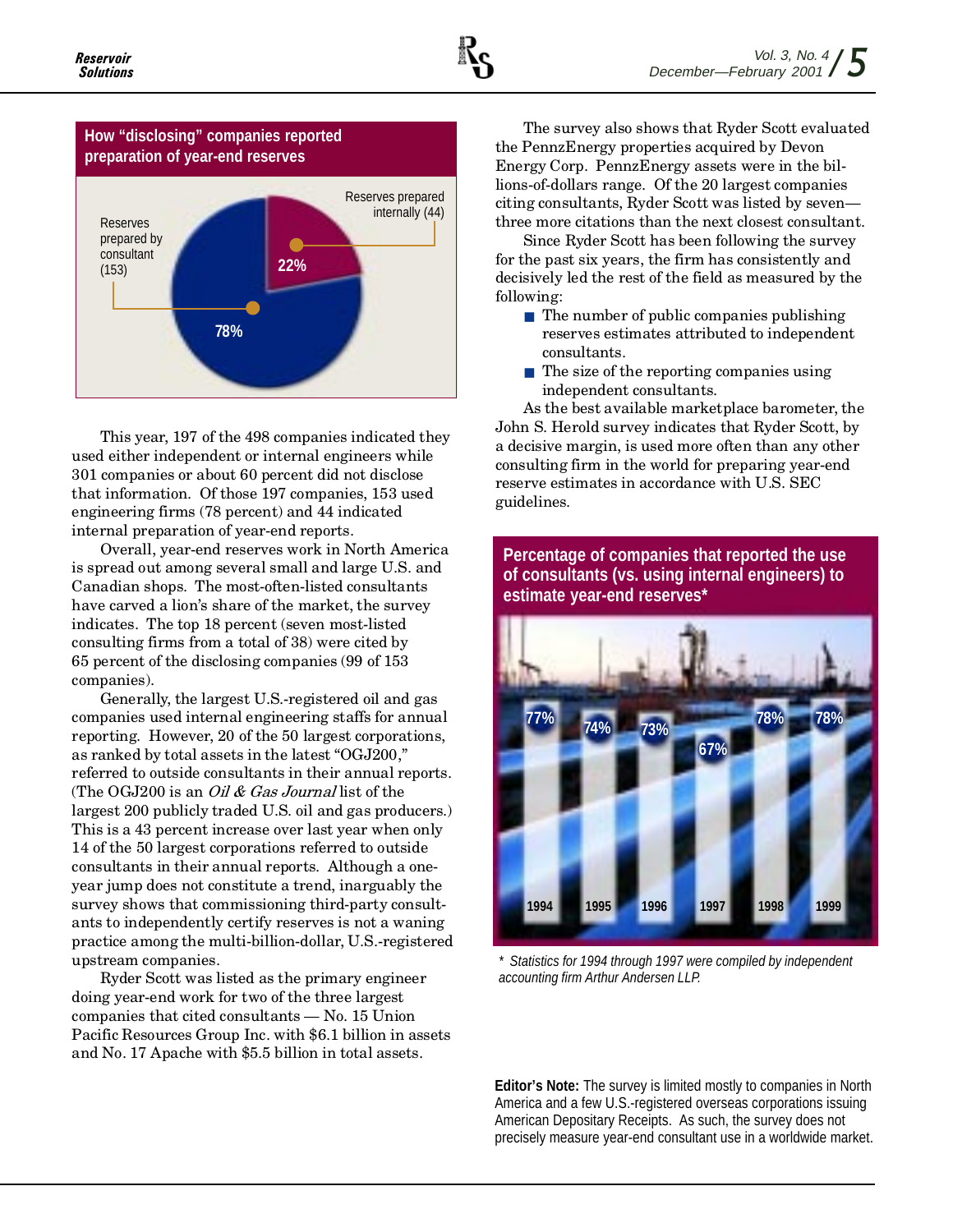

# **Industry evaluates data-room media**

Buyers of upstream acreage are lining up to screen marketed properties through various data-room media - classic brick-and-mortar data rooms, "data rooms" on disk and online "virtual" data rooms (VDRs). Faced with some new, technically advanced property-data delivery methods, divesting companies are doing some investigating of their own.

We are looking at online data rooms and will do something in the future," said a director of acquisitions and divestitures at one of the recently merged supermajors.

### **Physical vs. Online Data Rooms**

The traditional physical data room still offers some distinct advantages over online ones. Specifically, when a seller selectively markets major properties to one or two prequalified buyers, a physical data room facilitates in-depth analysis.

Last year, a Houston-based gas company seeking to sell a majority stake in its E&P operations set up an ad hoc data room in a hotel that provided close to realtime information. A director of mergers and acquisitions at a \$14 billion independent evaluated the potential acquisition there. "It was the best data room I have ever been in," he said.

The seller recreated the server on site and updated it daily. Every receipt and payable was scanned into the system. The information was well tabbed and indexed, so there was no need for a formal presentation. We used the breakout rooms for informal presentations, question-and-answer sessions and general interaction," the director said.

The potential buyer's evaluation staff had hotel rooms across from the data room and had access 24 hours a day to all information through 40 desktop computers with printers. The seller provided the visiting staff geologists with any requested maps on CDs. The evaluation staff reviewed the reserves report on a PDF file, ran production decline curves and



cash flows in an Aries database and saved those runs on disks.

"I don't put much credence in online data rooms. They are good for screening only. In most situations, we request CDs with property data and then decide whether

to go to a physical data room," the director said.

Adjacent to many data rooms are meeting rooms for breakout sessions that allow seller presentations to be made. An acquisitions manager from one of the newly merged "super independents" said, "We want to hear a story about the property and you're not going to get that over the Internet. We like for the seller or seller's agent to tell us what we can do with the property and defend a line of reasoning that leads to the upside value." He added, "As far as the size and scale of properties that we will look at, virtual data

rooms on CD are a wonderful way of getting data into our hands, but we won't buy properties over the Internet. We love reports in PDF format and downloading data, but there is more to a data room than that."

The click-and-buy, e-commerce approach is not a viable method for acquiring major properties in business-to-business transactions. However, David Nelson, COO at OilExchange Inc., which provides an ASP-driven online data room for petroleum property sales, sees other benefits. (Please see sidebar on ASP applications on next page.)

We agree that high-valued, complex properties will not be purchased with a click of a button. What the virtual data room does offer is a streamlined method of screening and evaluating properties so that eventual face-to-face meetings are as productive to both parties as possible," he said. "Also, the online" data rooms can be loaded with prerecorded or live video feeds that can help tell the story of a property.



Photo courtesy of OilExchange Inc.

### **ASP Driven**

An extensive Internet search will pull up a handful of online data rooms that promise more than they are currently delivering, observed several A&D managers. This includes one highly advertised VDR service funded by a multibillion-dollar service-company conglomerate. The most advanced virtual data room is OilExchange, which claims to be the first ASPdriven data management and divestiture service and is not bandwidth constrained.

The service is computer-platform independent, so that all a registered, authorized user needs to interact with data is a computer loaded with an Internet browser. Land, legal, geoscience and engineering information is delivered as screen-image files as fast as the server can rasterize them and put on a video card. Unbeknownst to a casual user, the actual data resides on a secure server. So does the analysis software. For instance, the ASP software allows a user to run spreadsheet applications in Microsoft Excel to analyze profitability reports, even if the user's computer is not loaded with Excel.

While a divestiture manager at a supermajor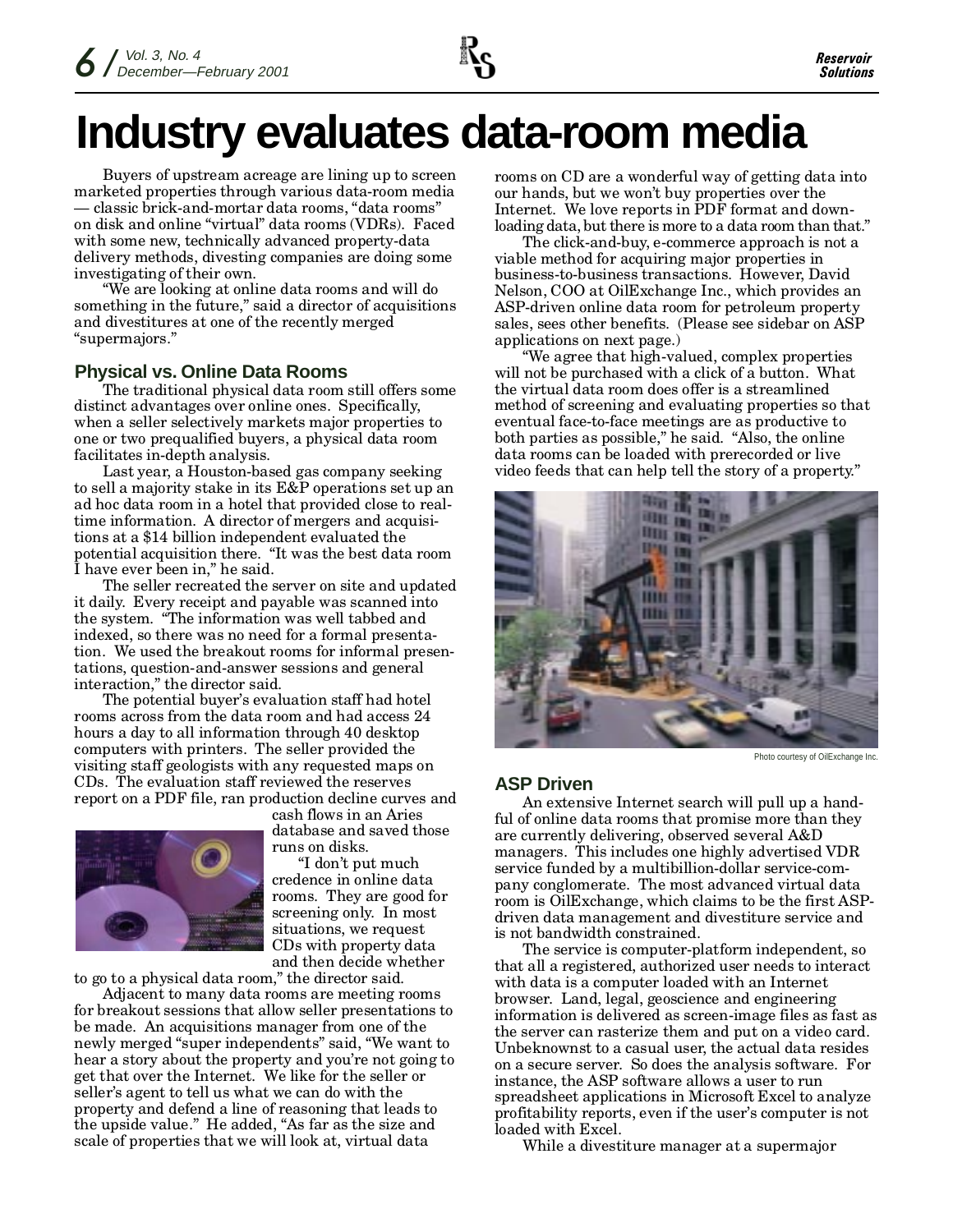

conceded that his company is investigating the use of the online data-room service, he said, "At the current time, we don't see as much value in the virtual data room as we see for CDs, in part, because of higher costs and security issues.

Nelson said that VDRs provide superior security over CDs. "Once the CD leaves the seller's office, there is no longer any real security. The CD can be copied or given to non-authorized people," he said. Our VDR has security at its heart. Only an encrypted data stream is transmitted over the Internet as image files while the data never leaves the secure servers.

Once the CD leaves the seller's office, there is no longer any real security. Our VDR has security at its heart. Only an encrypted data stream is transmitted over the Internet as image files while the data never leaves the secure servers. David Nelson, COO at OilExchange Inc.

He explained authorized users only gain password-restricted access to proprietary data after passing through several checkpoints. Users are monitored by OilExchange 'gatekeepers' as they navigate through the site," said Nelson. "If they would attempt to breach security and gain access to unauthorized areas, we would immediately lock them out of the site.

He remarked that it is impossible to place restrictions on screen printing the data, so, as in most any situation, security can be compromised. However, presumably, only authorized users view the data and therefore are the only ones able to make screen prints. Authorized downloading of data allows a user to make high-quality prints.

 Nelson also said that the costs of constructing VDRs are not significantly higher than CDs, but gave no cost figures.

The divestiture manager said his company "selectively markets

## **What is an ASP-driven data room?**

Application Service Providers (ASPs) are third-party companies that manage and distribute software-based services across the Internet from a remote host site. To enable a user to evaluate petroleum property for sale, an ASP-driven virtual data room provides online-accessible, remotely hosted software that is used to manipulate and analyze the data.

The software is "rented" rather than owned and the rental price is built into the total cost to use the data-room service. The chief advantage is speed. Evaluators must have the ability to analyze massive amounts of geoscientific, engineering and economics data. Downloading this data is not practical now, even though broadband services are laying down fiber-optic infrastructure capable of data transfers using a high-speed bandwidth application of 192 gigabytes per second.

But until the technology is fully in place for ultra high-speed data transfers, the data will remain in data rooms to be analyzed through ASP applications, which are not bandwidth constrained, or transferred to other electronic storage media, such as CD-ROMs. The data never leaves the ASP server so from a security standpoint, some argue that ASP is preferable to CD-ROM and download delivery methods.

Until the ASP software applications are comprehensive enough for complete, multidisciplinary in-depth analysis, the traditional physical data room will hold onto its position as the medium of choice for in-depth analysis. "However, the online method will become a more important part of the  $A&D$  business as it evolves" said Jeffrey Wilson, a Ryder Scott petroleum engineer involved in data management. "Right now, online data rooms can offer much more than basic data screens and downloads of the past.

properties, so making data available through a VDR to reach a worldwide audience is not a draw. He added, We know who our qualified buyers are.

Nelson counters that marketing is more efficient with the use of VDRs. "Public companies have a fiduciary responsibility to their shareholders to get the highest possible value for their properties. What better way to expose your property to the greatest number of potential buyers than through an online, highly accessible medium, he said.

Among other benefits, evaluators using a VDR don't have to search in box after box for hardcopy information that is sometimes misfiled and can visit the data room as many times and for as long as they desire, said Nelson.

OilExchange, a project management affiliate of WaveTech Geophysical Inc., offers proprietary seismic viewers for the review of live SEGY seismic data. The user can pull up fully scalable seismic sections and perform amplitude and scaling changes.

The Denver-based company is also developing ASP-driven 3D visualization viewers. The user interface for visualization is complex, so our challenge is to make it more intuitive," said Ed Gendelman, OilExchange CEO.

The ASP software package does not currently offer production plot/ decline or cashflow analyses capabilities even though decline curves and original data are available for downloading to a user's analytical software. Logging data is displayed but no interactive application is offered, so the raw log data must also be downloaded for analysis.

OilExchange plans to offer ASP-driven applications for log analysis and economics evaluation, said Gendelman. No VDR service currently offers a full suite of evaluation software.

Editor's Note: Some interviewees in this article requested that their remarks not be attributed to them or to their employers, because their views do not necessarily reflect the opinions of their respective companies, they said.